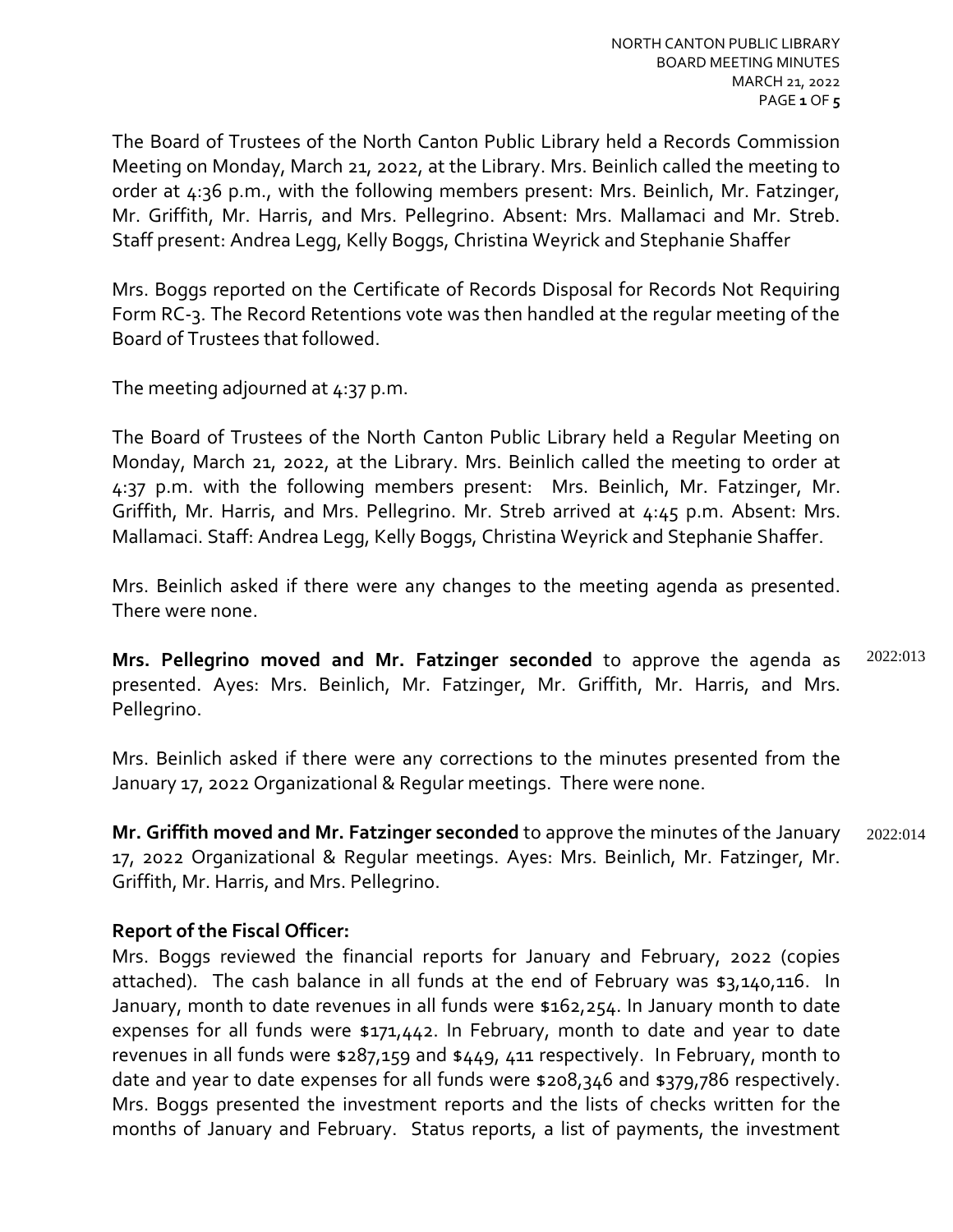report, and the Public Library Fund (PLF) reports were presented and accepted by the Board to be filed for audit (all copies attached).

GIFTS - Mrs. Boggs reported the following gifts were received during the months of January and February 2022.

Memorial & Gift Fund –

- Arts in Stark \$200 for prior year grant
- Doreen St. John \$670 for gallery use
- Friends of the Library \$8,000 for 2022 programming and special periodicals

Lazich Trust Fund –

• Semiannual investment proceeds of \$5,793.99 from the Lazich Trust

Permanent Improvement Fund –

• Investment proceeds of \$6,906.70 from North Canton Library Association

**Mrs. Pellegrino moved and Mr. Fatzinger seconded** to accept the gifts listed above with much appreciation. Ayes: Mrs. Beinlich, Mr. Fatzinger, Mr. Griffith, Mr. Harris, Mrs. Pellegrino and Mr. Streb.

2022:015

## **Report of the Director:**

Mrs. Legg reported on the Statistics for January and February 2022, along with her Director's report (attached).

Mrs. Legg advised that ServPro will address the ceiling mold in the Patron Services back office area. Additionally, Mrs. Legg will review expanding library hours to Sunday.

## **Committee Reports:**

Art:

The current show is Art from the Classroom, High School, which will run through March 27, 2022.

The upcoming show is the  $79^{th}$  Annual May Show which will run from May 1, 2022 through June  $4$ , 2022. The opening reception will be held May 1 from  $5:30$  to 7:00 p.m.

**Mr. Fatzinger moved and Mr. Griffith seconded** to permit the Friends of the Little Art Gallery to hold a private reception and serve alcohol, at no charge to the guests, for the May Show opening on May 1, 2022 from 5:30 to 7:00 p.m., in accordance with the legal 2022:016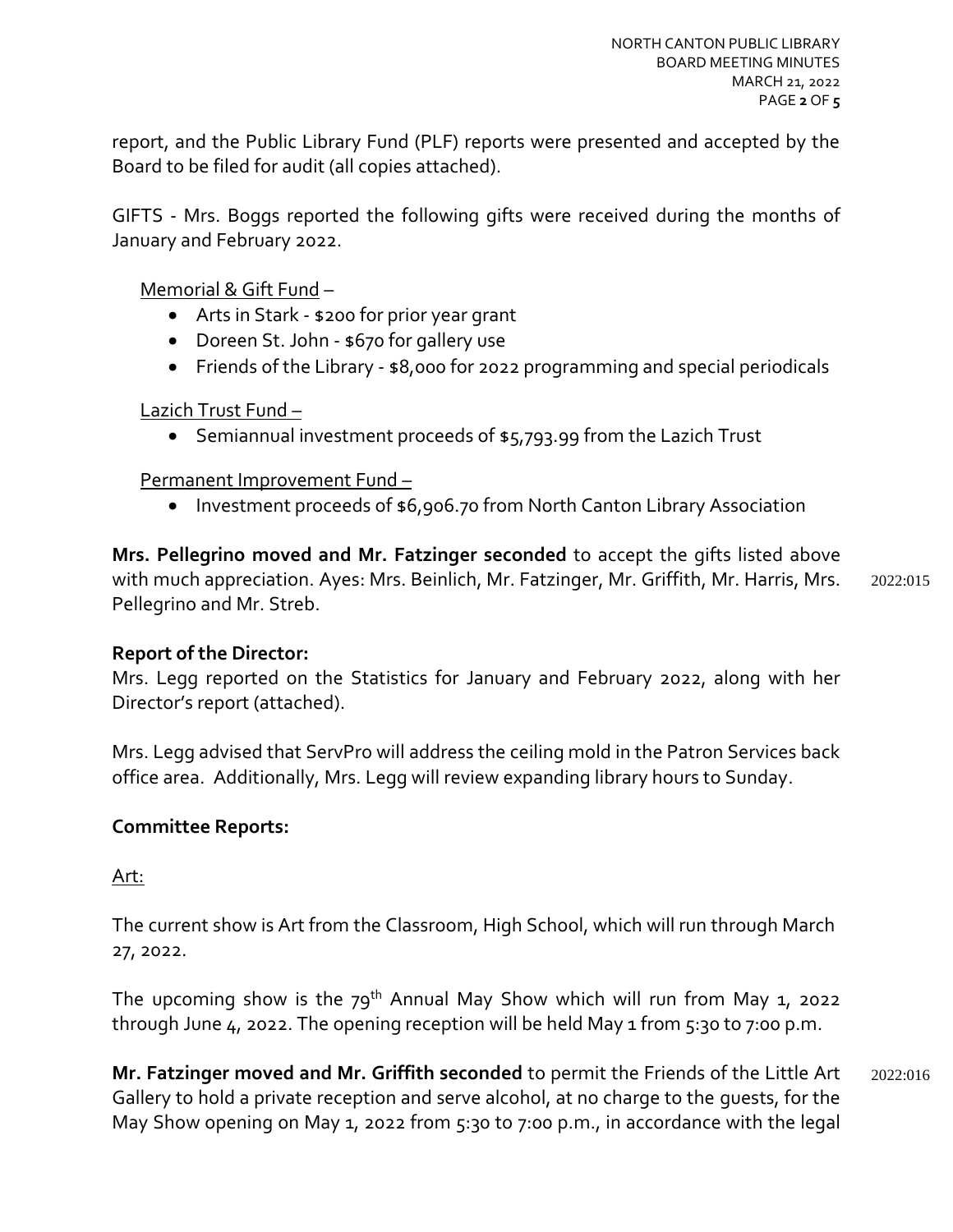opinion previously provided by the Stark County Prosecutor. Ayes: Mrs. Beinlich, Mr. Fatzinger, Mr. Griffith, Mr. Harris, Mrs. Pellegrino and Mr. Streb.

# Building:

Mrs. Legg provided an update on temperature issue resolution as she continues to work with PTA Engineering and Johnon Controls. The radiant panels appear to be causing temperature issues in the top floor offices.

## Budget & Finance:

**Mr. Griffith moved and Mr. Fatzinger seconded** to amend the 2022 Permanent Appropriation, as attached. Ayes: Mrs. Beinlich, Mr. Fatzinger, Mr. Griffith, Mr. Harris, Mrs. Pellegrino and Mr. Streb. 2022:017

### Personnel:

**Mr. Streb moved and Mr. Fatzginer seconded** to accept the following personnel changes: 2022:018

- Hire Michael Souza as a full-time Librarian, effective February 7, 2022, at an hourly rate of \$16.00.
- Hire Kurtis Drotleff as a full-time Librarian, effective February 22, 2022, at an hourly rate of \$15.26.

Ayes: Mrs. Beinlich, Mr. Fatzinger, Mr. Griffith, Mr. Harris, Mrs. Pellegrino and Mr. Streb.

## Strategic Planning:

Mrs. Pellegrino reported on responses to the recent survey sent out to the community. These are items of interest and/or concern: Parking, Sunday hours, the back door is not in use, and better snow removal. Overall, there were many positive comments from the community.

The Board Retreat is scheduled for Wednesday, March 30, from 4:00 – 8:00 p.m.

Nominating: none

#### Negotiating: none

#### Records Retention:

**Mr. Griffith moved and Mr. Fatzinger seconded** to approve the attached Certificate of Records Disposal for Records Not Requiring Form RC-3. Ayes: Mrs. Beinlich, Mr. Fatzinger, Mr. Griffith, Mr. Harris, Mrs. Pellegrino and Mr. Streb. 2022:019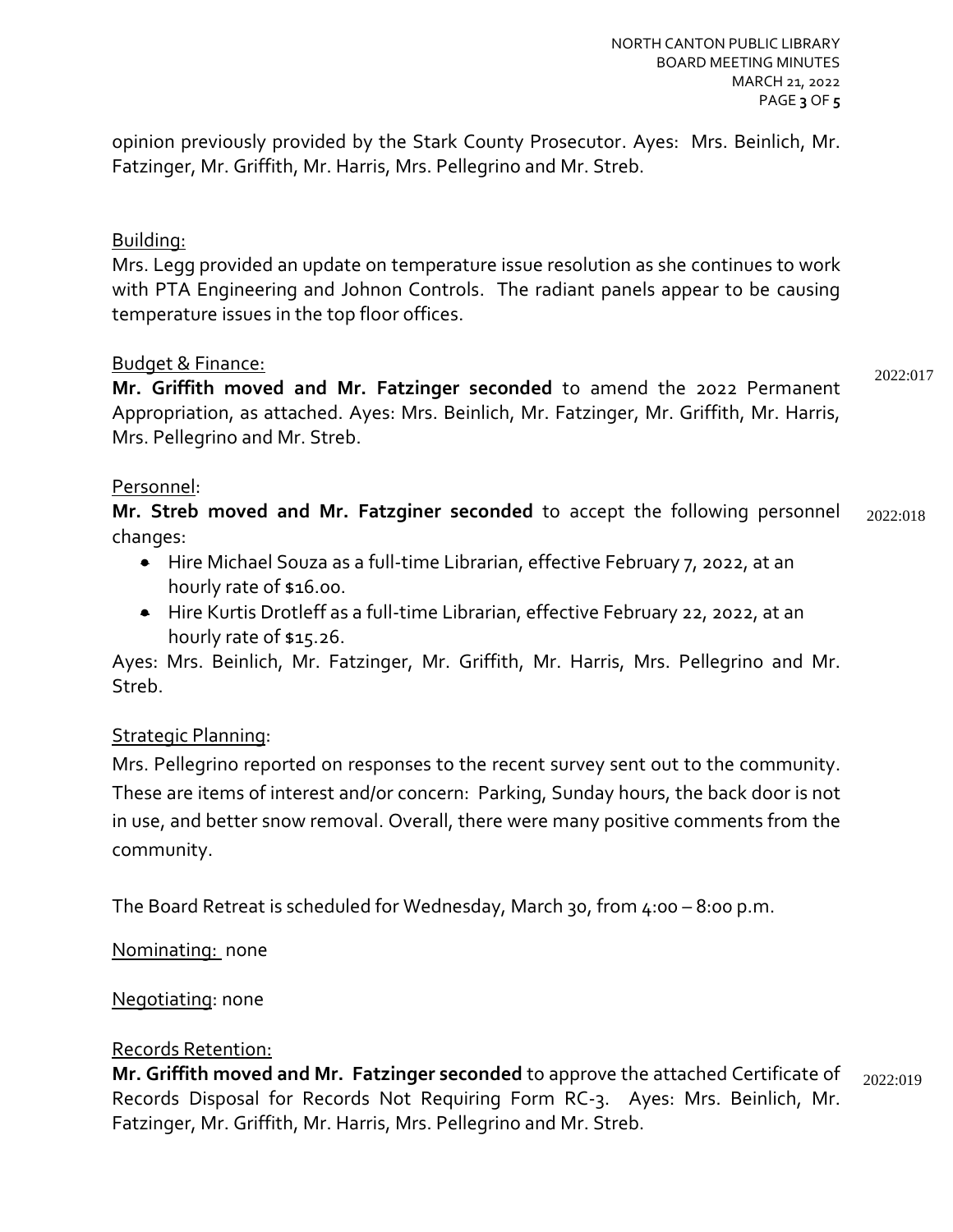### Communications: none

#### **Old Business: none**

### New Business:

Collection Development Policy: Mrs. Pellegrino recommended striking out "always" in the phrase: "always welcome monetary gifts". For the section, Controversial Materials, the final responsibility for materials removal will reside with the Board.

**Mr. Streb moved and Mrs. Pellegrino seconded** to approve the attached Collection Development Policy with said changes of Andrea. Ayes: Mrs. Beinlich, Mr. Fatzinger, Mr. Griffith, Mr. Harris, Mrs. Pellegrino and Mr. Streb. 2022:020

Staff Presentation: none

# Public Presentation**:** none

# **Next Meeting:**

The next regular meeting of the North Canton Public Library Board of Trustees is scheduled to be Monday, April 18, 2022 at 4:30 p.m.

## **Executive Session:**

- **Mr. Griffith moved and Mr. Fatzinger seconded** to adjourn to executive session at p.m. to consider the following: 2022:021
	- preparing for, conducting, or reviewing negotiations or bargaining sessions with public employees concerning their compensation or other terms and conditions of their employment
	- the appointment, employment, dismissal, discipline, promotion, demotion, or compensation of a public employee or official.

Roll Call Vote: Mrs. Beinlich, Yes; Mr. Fatzinger, Yes; Mr. Griffith, Yes; Mr. Harris, Yes; Mrs. Mallamaci, Absent; Mrs. Pellegrino, Yes; and Mr. Streb, Yes.

Returned to regular session at 5:52 p.m.

# Resolutions following Executive Session:

**Mr. Griffith moved and Mrs. Pellegrino seconded** to approve the attached Memorandum of Understanding between North Canton Public Library and OAPSE Local 15. Ayes: Mrs. Beinlich, Mr. Fatzinger, Mr. Griffith, Mr. Harris, Mrs. Pellegrino and Mr. Streb. 2022:022